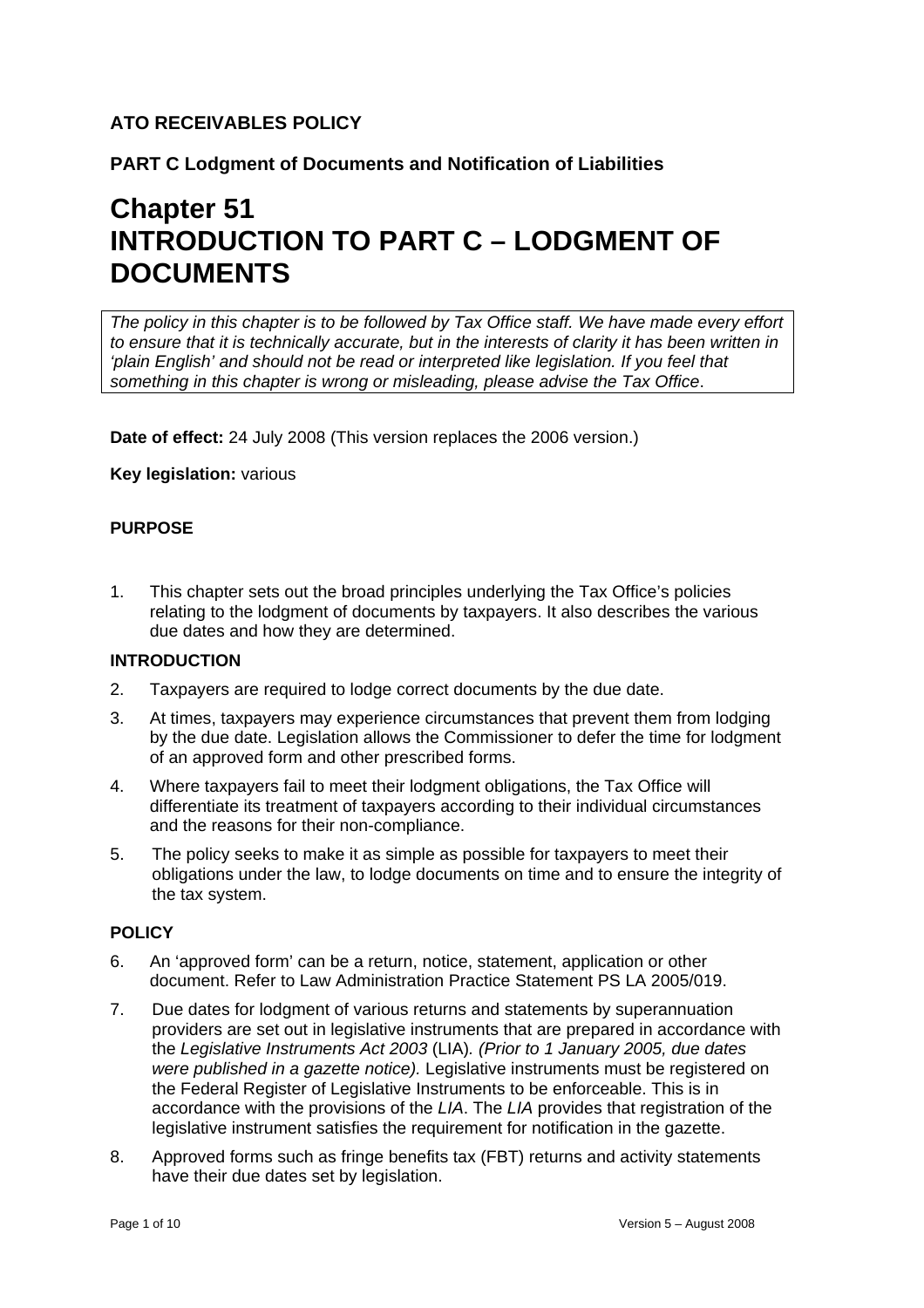9. Where the lodgment due date falls on a day that is a Saturday, Sunday or public holiday, lodgment may be made on the first business day after the lodgment due date without incurring a failure to lodge on time penalty. A public holiday refers to a day that is a public holiday for the whole of any state, the Australian Capital Territory or the Northern Territory.

## **Due Dates - Legislative Instrument**

10. Each year legislative instruments and the previous gazette notices set out who is required to lodge an income tax return in the approved form. The due dates for lodgment for each group are currently as follows:

#### **Individuals, Partnerships and Trusts:**

(i) for the income year ended 30 June, **on or by 31 October** following the end of the income year

**or**,

(ii) for those persons who have adopted a substituted accounting period, no later than 4 months after the close of their accounting period.

#### **Full self assessment taxpayers (including head companies of consolidated groups and non regulated superannuation funds):**

- (i) for the income year ended 30 June, **on or by 31 October** following the end of the income year or,
- (ii) for those taxpayers that have adopted a substituted accounting period, on or by the 15<sup>th</sup> day of the  $7<sup>th</sup>$  month after the close of their accounting period.

#### **Non full self assessment entities**

- (i) first day of the sixth month following their year of income.
- 11. Companies that are required to pay a **franking deficit tax** or **venture capital deficit tax** for the relevant income year must lodge by the last day of the month following the end of the income year.
- 12. Trustees of **self managed superannuation funds** must give to the Commissioner, a Regulatory Return by the same date they are required to lodge their Income Tax Return.
- 13. A **superannuation provider**, other than a self managed superannuation fund must give a member contributions statement to the Commissioner on or by 31 October following the end of the financial year. Self managed superannuation funds are required to lodge their member contributions statements by 31 March or such later date as the Commissioner allows.
- 14. For **superannuation surcharge** purposes for 2004–05 income year and previous years a superannuation provider must give a statement to the Commissioner by the same date they are required to lodge their income tax return.

## **Due Dates – Legislation**

- 15. Superannuation providers have other legislated due dates in relation to various reporting requirements.
- 16. The Departing Australia Superannuation Payment (DASP) annual report is due on or by 31 October each year.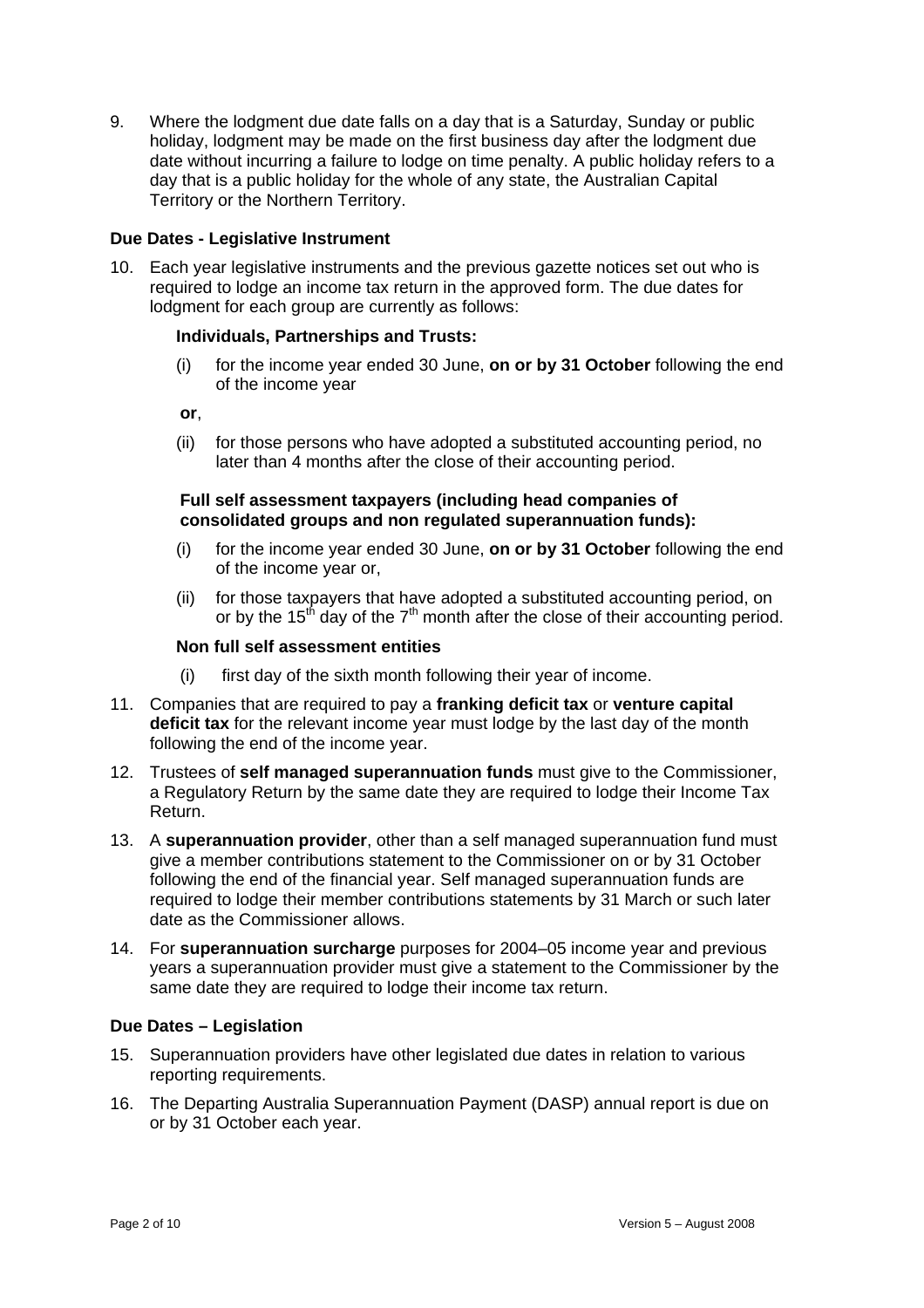- 17. If DASP data records are reported as part of the pay as you go (PAYG) withholding payment summary annual report, the due date for the report is 14 August each year.
- 18. A superannuation provider, other than a self managed fund, must report at the end of each half year, lost members to the Lost Members Register which is maintained by the Tax Office. A Lost Members Statement in relation to 1 January - 30 June period is due 31 October, and in relation to the 1 July - 31 December period, the statement is due 30 April. Reporting is done via an approved electronic form.
- 19. Superannuation providers must also give to the Tax Office a statement of unclaimed money, in an approved form, at the end of each half-year. The statement in relation to 1 January - 30 June period is due 31 October, and in relation to the 1 July - 31 December period, the statement is due 30 April.
- 20. In relation to superannuation guarantee shortfall statements, employers must give these statements by 28 May, 28 August, 28 November and 28 February. These due dates relate to quarters that commence on 1 January, 1 April, 1 July and 1 October each year.
- 21. An auditor or an actuary of a self managed superannuation fund must report in writing to the Tax Office if there has been a contravention of the *Superannuation Industry (Supervision) Act* as soon as practicable.
- 22. The legislated due dates for taxpayers required to lodge monthly and / or quarterly **activity statements** are as set out in the appendix.
- 23. For entities with substituted accounting periods that:
	- (i) have not chosen to pay goods and services tax (GST) monthly or are not required to pay GST monthly, and
	- (ii) have a quarterly PAYG instalment obligation that does not align with the standard quarters ending September, December, March and June,

the due date for lodgment and/or payment will generally be the 28th day of the month after the end of the instalment quarter. Where a monthly PAYG withholding obligation also exists, the withholding obligation for that month will also fall due on the 28th day and not the 21st day as would otherwise be the case.

- 24. For the 2002–03 year of income and subsequent years there is no obligation to notify the Commissioner of an **annual PAYG instalment** except where:
	- (i) an entity chooses to calculate the instalment amount based on the Commissioner's instalment rate and instalment income for the year;
	- or
	- (ii) an entity chooses to pay the amount that they estimate to be their PAYG instalment amount for the income year.
- 25. Where an obligation to notify the Commissioner of the instalment amount does exist, notification is due on or before the 21st day of the fourth month after the end of the income year. For June 30 balancers this will be 21 October following the end of the income year.
- 26. Generally, the due date for lodgment of an **annual GST return** will be the due date for lodgment of the income tax return. Where an entity has no obligation to lodge an income tax return, the due date for the annual GST return will be 28th February.
- 27. A client who is eligible to report and pay, or claim a refund of, **GST annually** (that is **elect annual tax periods**) and wishes to use this option must make an election by the due date. The election needs to be made by: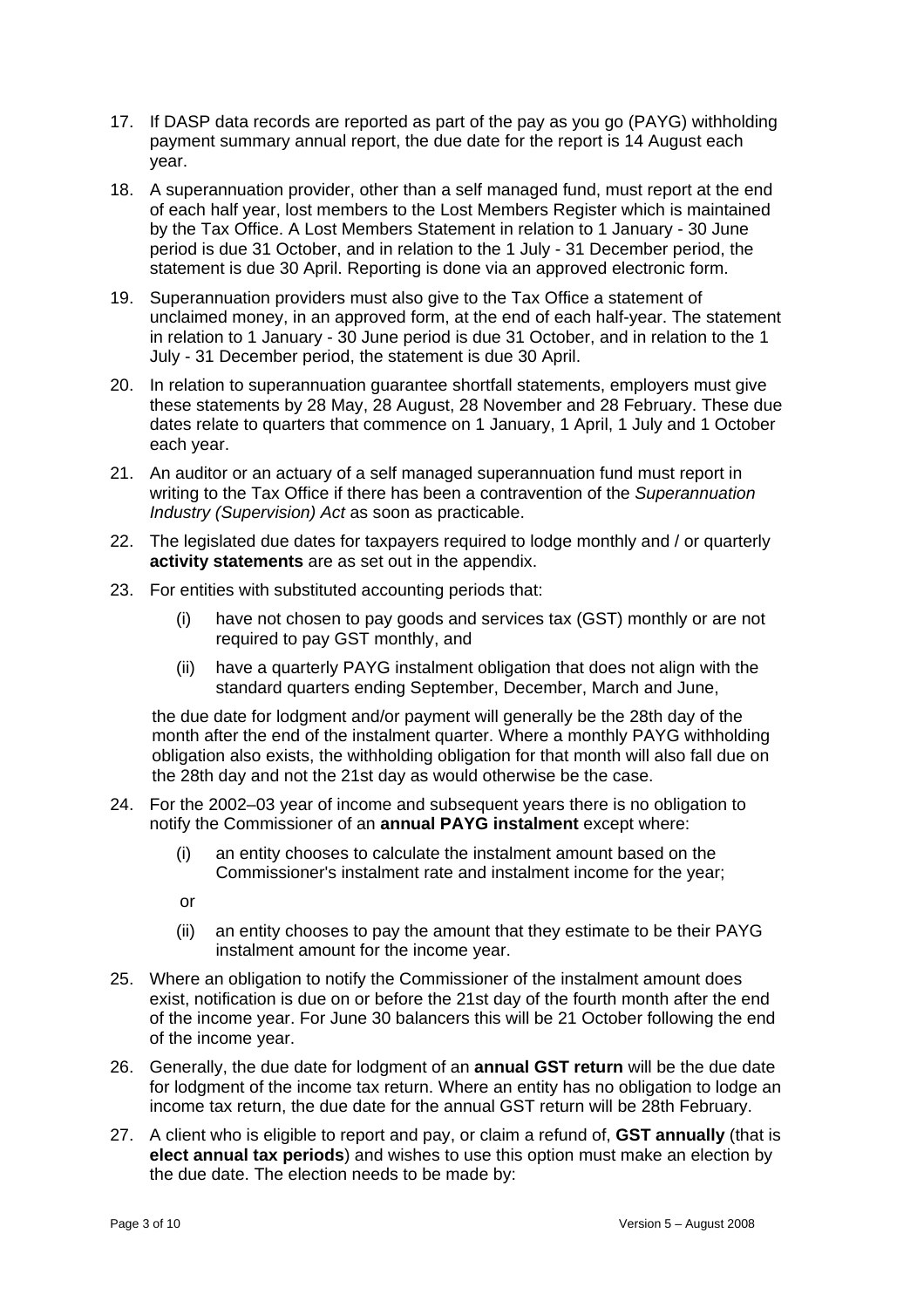- 28 October, for a quarterly lodger
- 21 August, for a monthly lodger
- 28. Where a request is made by a client after these dates the Tax Office may accept a late election.
- 29. New GST registrants will be allowed up to six months from the date of effect of their GST registration to elect the annual GST option, or by the legislative due dates (whichever is the later).
- 30. Where an instalment or annual tax period ends because of a change in GST group membership, the **annual GST return** is due on or before the 21st day of the following month.
- 31. Where an instalment payer or annual reporter becomes a bankrupt or where an instalment payer or annual reporter, that is not an individual, goes into liquidation, receivership or for any reason ceases to exist, the return is due on or by the 21st day of the month following the instalment or annual tax period that ends because of bankruptcy, liquidation, receivership or cessation.
- 32. Where a taxpayer, who is not registered or required to be registered for GST, makes a supply during a month in satisfaction of a debt and the supply is a taxable supply, then the taxpayer must lodge a GST return within 21 days after the end of the month in relation to supplies made in that month.
- 33. Where a taxpayer, who is not registered or required to be registered for GST, makes a taxable supply or an increasing adjustment to any such supplies (whether made in that month or a previous month ) the taxpayer must lodge a GST return within 21 days after the end of the month in relation to supplies made in that month and those adjustments, for example settlement of insurance claims.
- 34. There are two due dates for reporting **PAYG withholding** information for the year:
	- (i) For payers who have an obligation to report on:
		- payments for work and services (Individuals) including retirement payments, annuities; and compensation payments
		- voluntary agreements
		- labour hire and other specified payments
		- eligible termination payments
		- alienated personal services payments
		- non-cash benefits, and
		- reportable fringe benefit amounts

the due date is 14 August**.** 

(ii) For payers who have a '*PAYG withholding where ABN not quoted'* reporting obligation, the due date for reporting is 31 October.

Note, that where the PAYG withholding annual report has been prepared by a tax agent, concessional due dates generally apply as set out in the tax agent lodgment program.

35. Where a person gives a **Tax File Number declaration** to a payer, the payer has an obligation to send the TFN declaration to the Tax Office within 14 days after the declaration is made.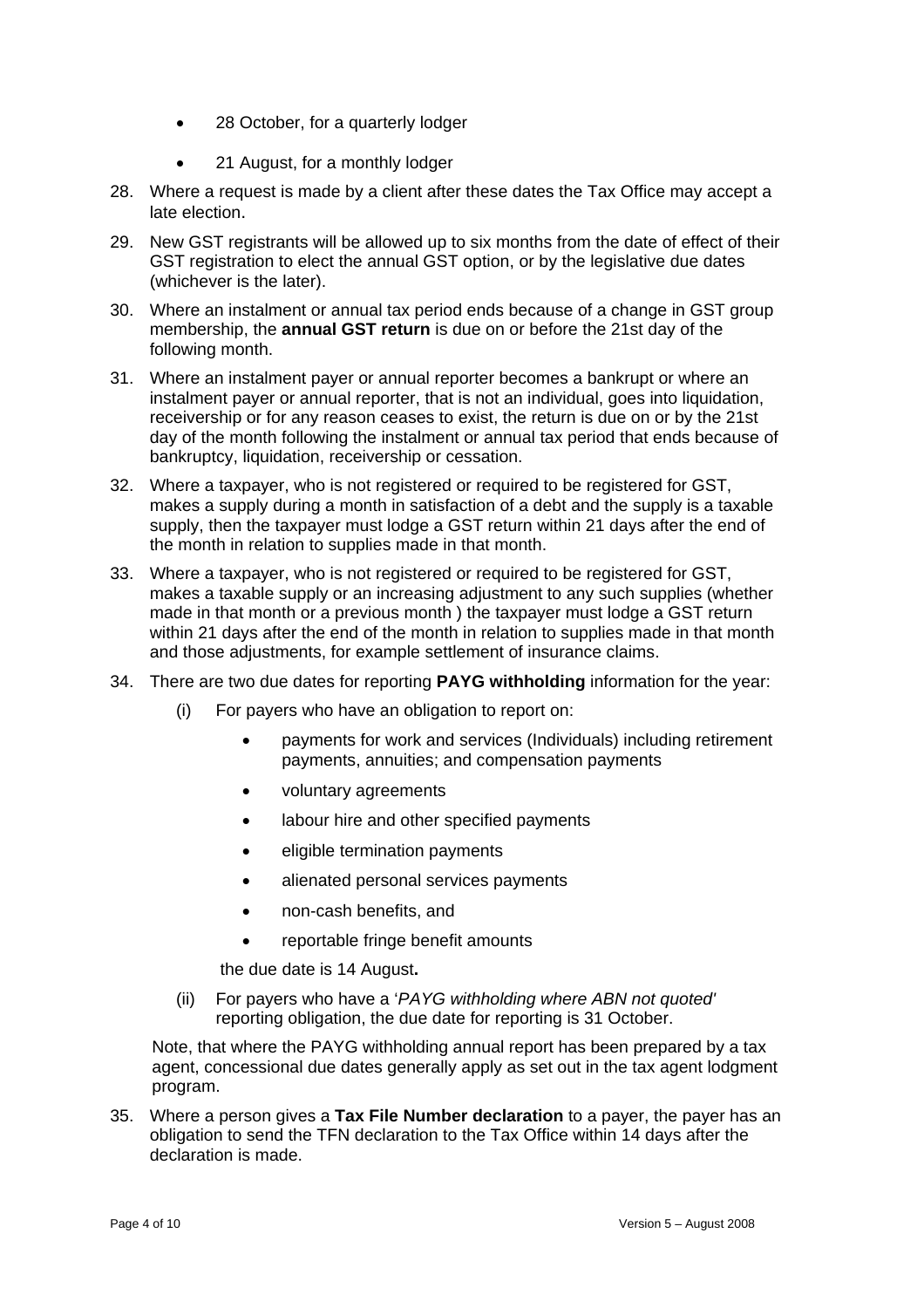- 36. **Annual FBT returns** are due to be lodged by 21 May following the close of the year of tax.
- 37. For the financial year, investment bodies must give a written report to the Tax Office in relation to all investments in the investment body (**Annual Investment Income Report**). The report must be lodged within four months after the end of the financial year. That is, 31 October following a financial year ending 30 June.
- 38. An obligation to lodge a **Petroleum resource rent tax annual return** arises where a person derives assessable receipts in relation to a petroleum project. The due date for lodgment of an annual return is 60 days after the end of the year of tax in which a person derives the assessable receipts for financial years commencing on or after 1 July 2006 and 42 days after the end of the year of tax for previous years.

#### **Notifications - Consolidation**

- 39. A company that chooses to consolidate must notify the Tax Office of its choice in writing. The notification of choice to consolidate for an income tax year must be given in the approved form on, or before, the day the income tax return for that year is lodged. If there is no income tax lodgment obligation, then the notification is due by the usual lodgment due date which would have been applicable.
- 40. If the choice to consolidate is not given to the Tax Office on or before the time when the head company lodged its income tax return for an income year, the group cannot be treated as consolidated for that income year.
- 41. Once the choice to consolidate is made, it cannot be revoked.
- 42. A written notice of choice to consolidate a potential Multiple Entry Consolidated group (MEC) for an income tax year must be given in the approved form on, or before, the day the income tax return for that year is lodged. If there is no income tax lodgment obligation, then the notice is due by the usual lodgment due date which would have been applicable.
- 43. Where a deferral has been granted for the lodgment of the income tax return, then the last day that the notification of choice to consolidate can be given is no later than the deferred due date for lodgment of the income tax return.
- 44. The appointment of one of the companies as the provisional head company (PHC) of a MEC group must be included in the notification of choice to form a MEC group.
- 45. Where a new PHC is appointed because the old PHC no longer fulfils the eligibility rules to be the PHC of the group, the eligible tier-1 member companies of the MEC group must give a written notice of the appointment in the approved form, either at the time the notice of choice to consolidate is given, or within 28 days after the cessation event. Failure to notify the Tax Office of the appointment of the new PHC within the time allowed will lead to the deconsolidation of the MEC group.
- 46. In order for a special conversion event to occur to a potential MEC group, a written notice must be given in the approved form by the time of lodgment of the income tax return, or, if there is no income tax lodgment obligation, by the usual due date that would have been applicable.
- 47. Where a subsidiary member of a consolidated group, or a member of a MEC group, enters or exits that group, a notice must be given by the head company or PHC in the approved form, either on the day the notice of choice to consolidate is given, or within 28 days after the event.
- 48. Where a consolidated group ceases to exist, or a cessation event occurs to the provisional head company of a MEC group, a notice must be given in the approved form, either on the day the notice of choice to consolidate is given, or within 28 days after the event.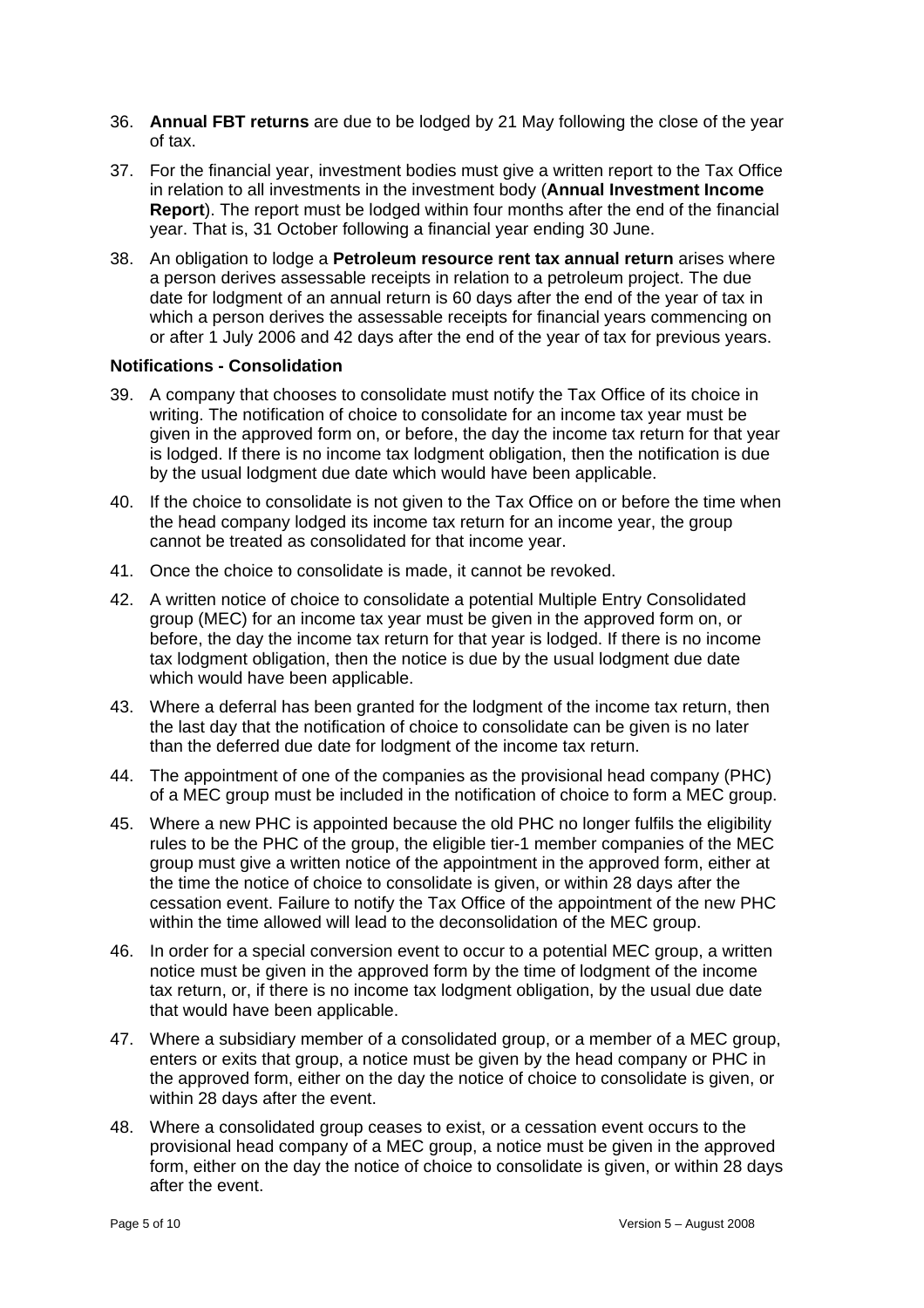#### **Due Dates - As the Commissioner Directs**

- 49. The Commissioner can request annual amounts to be notified in an **Annual GST information report** for entities that choose to report less of their GST information quarterly (that is, where they have elected to use the simplified GST reporting option).
- 50. Generally, the due date for lodgment of an Annual GST information report will be the due date for lodgment of the entity's income tax return. Where there is no obligation to lodge an income tax return the due date will be 28 February.

# **TERMS USED**

Activity statement – a form that allows the taxpayer or representative to report obligations for GST, luxury car tax (LCT), wine equalisation tax (WET), PAYG withholding, PAYG instalments, FBT instalments and fuel tax credits (FTC).

Business activity statement (BAS) – a personalised form lodged by those taxpayers who have an obligation to lodge an activity statement and have a GST role as well as other obligations such as WET, LCT, PAYG instalments, PAYG withholding, FBT instalments and FTC. A BAS must be lodged with the Tax Office for each tax period.

Cessation event – occurs to a provisional head company of a MEC group if the company ceases to be qualified to be the provisional head company, or the company ceases to exist.

Consolidated entity – is an entity which is part of either a consolidated group or a multiple entry consolidated (MEC) group.

Consolidated group – consists of an Australian resident head company and all of its Australian resident wholly-owned subsidiaries. An eligible wholly-owned group becomes a consolidated group after notice of a choice to consolidate is given to the Commissioner.

Eligible tier-1 – company member of a MEC group means there is no other entity interposed between the tier-1 company and the 'top' company. The requirements are detailed in section 719-15 of the ITAA 1997.

Full self assessment taxpayer – is as defined in subsection 6(1) of the ITAA 1936 and means any of the following:

- (a) a company
- (b) the trustee of a trust that is a corporate unit trust in relation to the current year for the purposes of Division 6B of Part III
- (c) the trustee of a trust that is a public trading trust in relation to the current year for the purposes of Division 6C of Part III
- (d) the trustee of a fund that is an eligible ADF (as defined in section 267) in relation to the current year
- (e) the trustee of a fund that is an eligible superannuation fund (as defined in section 267) in relation to the current year
- (f) the trustee of a fund that is a pooled superannuation trust (as defined in section 267) in relation to the current year

but does not include those companies previously exempt from the COIN system as per section 148 of the ITAA 1936.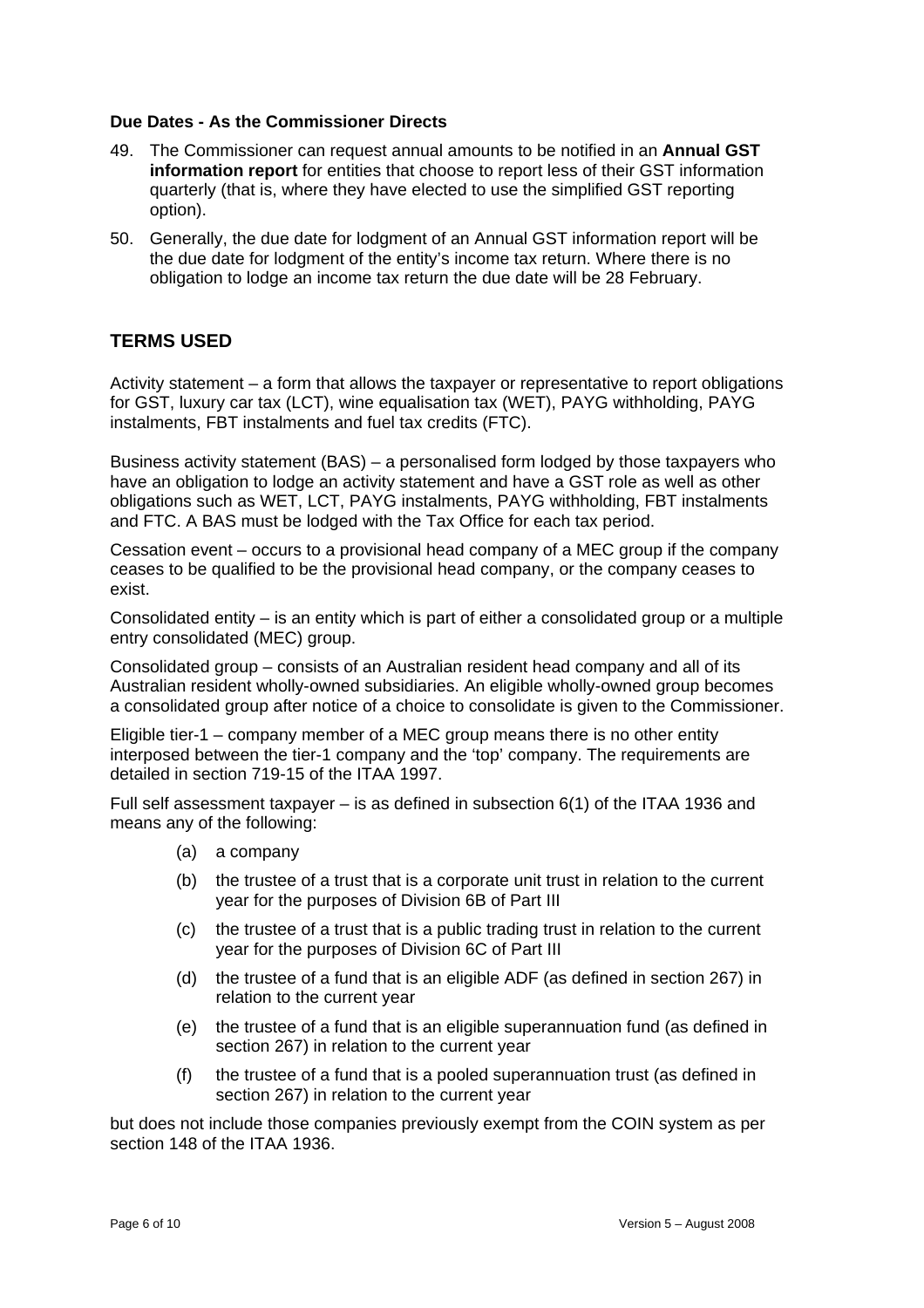Note: A corporate limited partnership is taken to be a company under section 94J, so it will fall within paragraph (a) of this definition.

GST return – refers to the BAS when referring to the entity's monthly or quarterly GST obligation.

Head Company – of a consolidated group must be an Australian resident and beneficially owns all of the membership interests in at least one other company. It is further defined in subsection 703-15 (1) of the ITAA 1997.

Instalment activity statement – a personalised form issued by the Tax Office for reporting tax obligations to be lodged by taxpayers who are either not registered or required to be registered for GST, or who are not required to report GST in a particular period, but may have other reporting obligations

Legislative instrument – means an instrument registered on the Federal Register of Legislative Instruments as required by the *Legislative Instruments Act 2003*. It is an instrument in writing:

- (a) that is of a legislative character; and
- (b) that is or was made in the exercise of a power delegated by the Parliament.

It determines the law or alters the content of the law, rather than applying the law in a particular case and it has the direct or indirect effect of affecting a privilege or interest, imposing an obligation, creating a right, or varying or removing an obligation or right. Tax Office rulings are not legislative instruments.

MEC group – means a multiple entry consolidated group. A MEC group consists of certain Australian-resident entities that are wholly-owned subsidiaries of a foreign 'top' company. The requirements are set out in subdivision 719-B of the ITAA 1997.

Notification of choice – is made by the head company of a consolidatable group or jointly by the tier-1 companies of a potential MEC group. It is given in the approved form to the Commissioner and states that the group is taken to be consolidated on and after a day that is specified in the choice.

PAYG instalments – system used for paying instalments during the income year towards a taxpayer's expected tax liability on business and investment income. The actual tax liability is worked out at the end of the income year when the annual income tax return is assessed. PAYG instalments for the year are credited against the assessment to determine whether the taxpayer owes more tax or is owed a refund.

PAYG withholding – is the system whereby payers withhold amounts from payments to payees and report and pay the withheld amounts to the Tax Office.

Provisional Head Company – of a MEC group means the company that holds an appointment in force under section 719-60 of the ITAA 1997 as the provisional head company of the group.

Special Conversion Event – occurs when a consolidated group converts into a MEC group. The requirements are outlined in section 719-40 of the ITAA 1997.

Subsidiary Member – of a consolidated group must be an entity which is an Australian resident and must be a wholly-owned subsidiary of the head company of the group. The requirements are listed in section 703-15 of the ITAA 1997.

Substituted accounting period – is an accounting period that has a balancing date different to the normal balancing date of 30 June.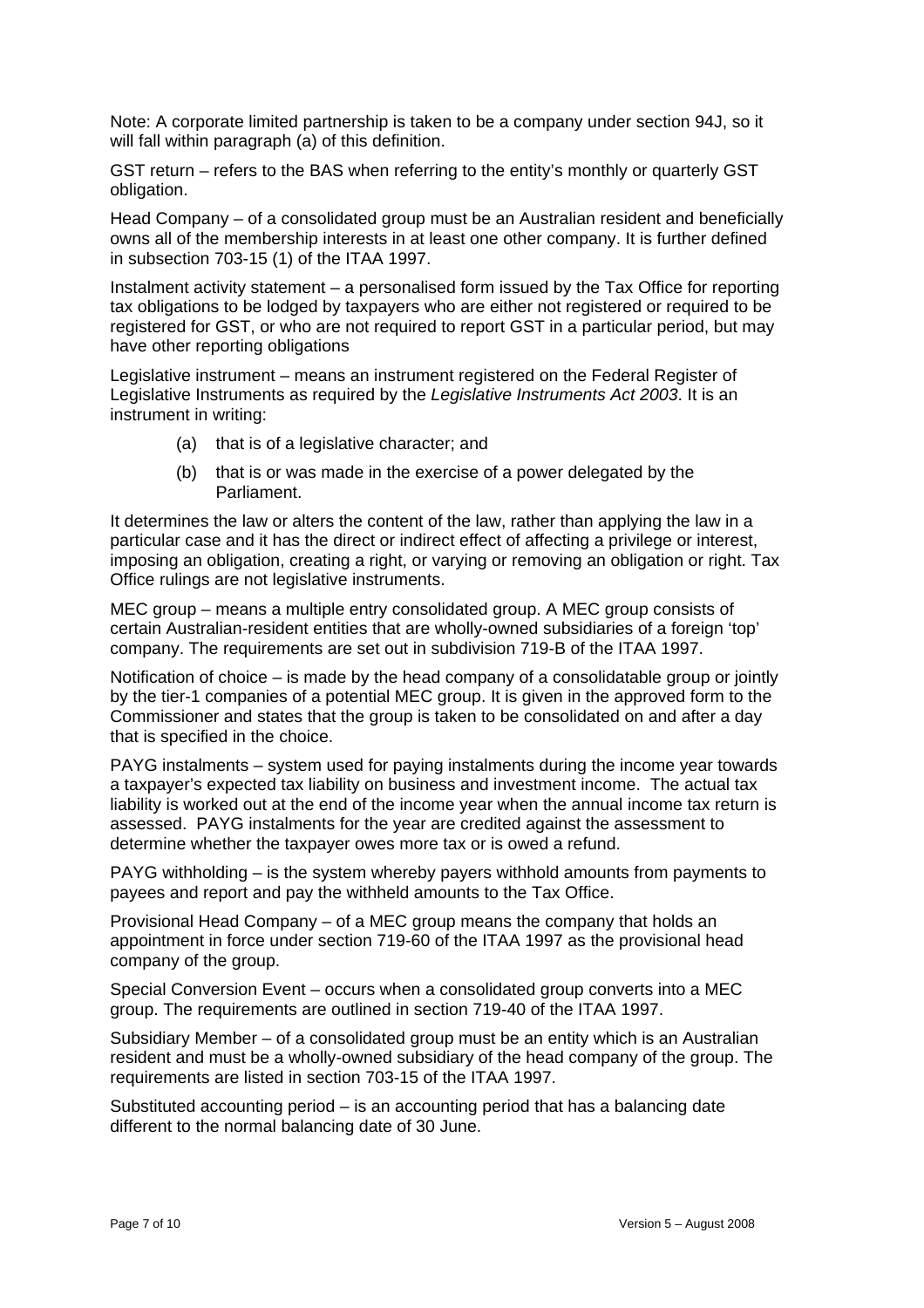Taxation Law – takes the meaning set out in subsection 995-1(1) of the ITAA 1997, and is an Act of which the Commissioner has general administration, or regulations under such an act.

#### **Chapter 51 - Archived versions**

Chapter 51: Version 4 – July 2006 (will link to chapter 51 pdf)

Chapter 54: Version 4 – July 2006 (will link to chapter 54 pdf)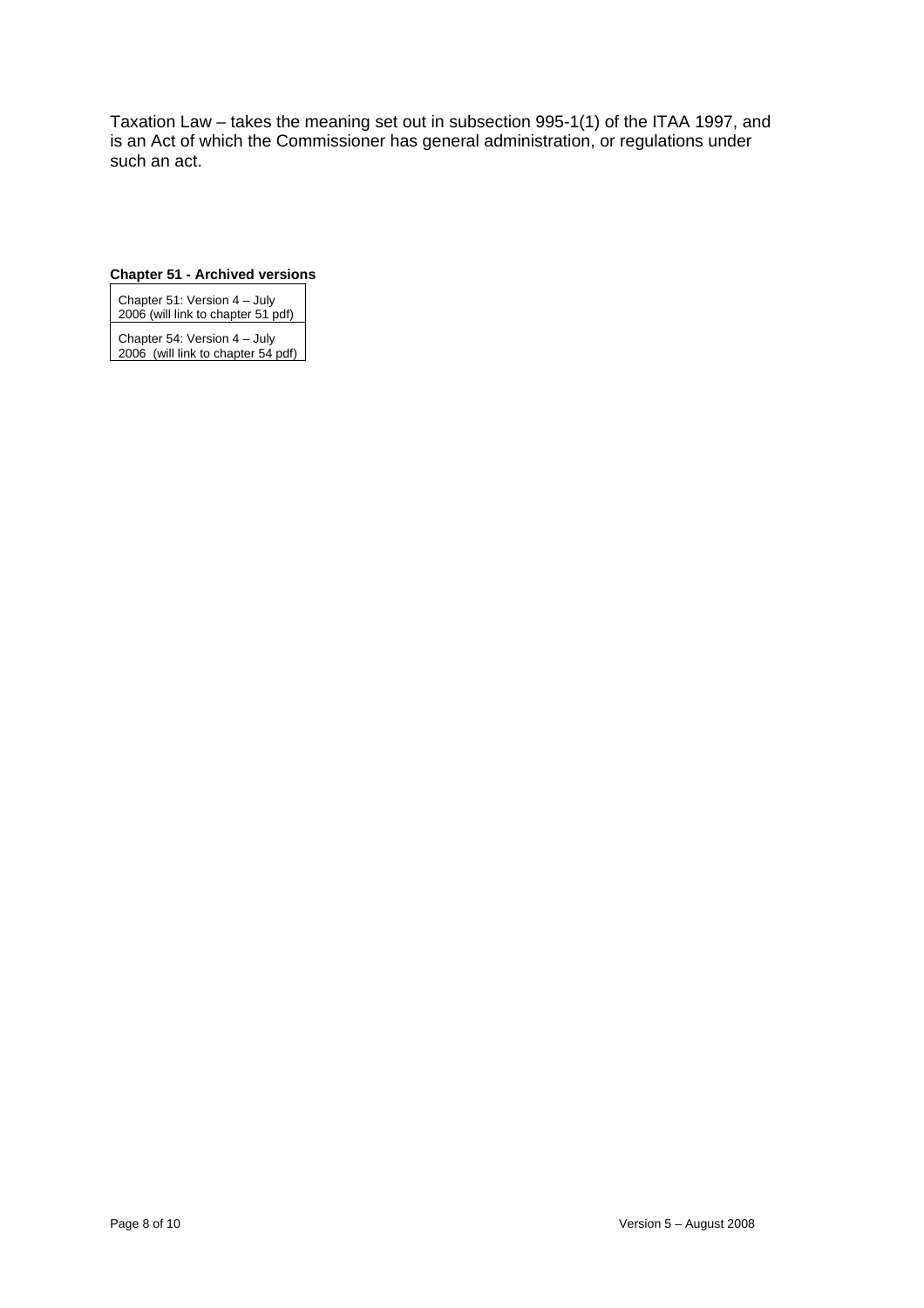# **APPENDIX A**

Due dates for lodgment of activity statements in relation to the majority of taxpayers involved in the activity statement processes (excluding those with substituted accounting periods) are as follows:

# **Quarterly GST (WET, LCT) and (FT) and any other quarterly obligations (PAYGW, PAYGI, FBTI)**

| <b>Period</b>                   | Due Date    |
|---------------------------------|-------------|
| Quarter 1 (July to September)   | 28 October  |
| Quarter 2 (October to December) | 28 February |
| Quarter 3 (January to March)    | 28 April    |
| Quarter 4 (April to June)       | 28 July     |

## **Quarterly GST (WET, LCT) and (FT) and monthly PAYGW, and any other quarterly obligations (PAYGI, FBTI)**

| <b>Period</b>                                 | <b>Due Date</b> |
|-----------------------------------------------|-----------------|
| <b>July Monthly PAYGW</b>                     | 21 August       |
| <b>August Monthly PAYGW</b>                   | 21 September    |
| July - September GST, WET, LCT, PAYGI & FBTI  | 28 October      |
| September PAYGW                               |                 |
| <b>October Monthly PAYGW</b>                  | 21 November     |
| November Monthly PAYGW                        | 21 December     |
| October - December GST, WET, LCT, PAYGI & FBT | 28 February     |
| December PAYGW                                |                 |
| January monthly PAYGW                         | 21 February     |
| February Monthly PAYGW                        | 21 March        |
| January - March GST, WET, LCT, PAYGI & FBTI   | 28 April        |
| March PAYGW                                   |                 |
| <b>April Monthly PAYGW</b>                    | 21 May          |
| May Monthly PAYGW                             | 21 June         |
| April - June GST, WET, LCT, PAYGI & FBTI      | 28 July         |
| June PAYGW                                    |                 |

## **No GST (WET, LCT), and quarterly PAYGW and/or PAYGI and/or FBTI**

| <b>Period</b>                   | Due Date    |
|---------------------------------|-------------|
| Quarter 1 (July to September)   | 28 October  |
| Quarter 2 (October to December) | 28 February |
| Quarter 3 (January to March)    | 28 April    |
| Quarter 4 (April to June)       | 28 July     |

## **Quarterly Consolidated PAYGI – lodged by the head company (regardless of any other obligations)**

| <b>Period</b>                   | Due Date   |
|---------------------------------|------------|
| Quarter 1 (July to September)   | 21 October |
| Quarter 2 (October to December) | 21 January |
| Quarter 3 (January to March)    | 21 April   |
| Quarter 4 (April to June)       | 21 July    |